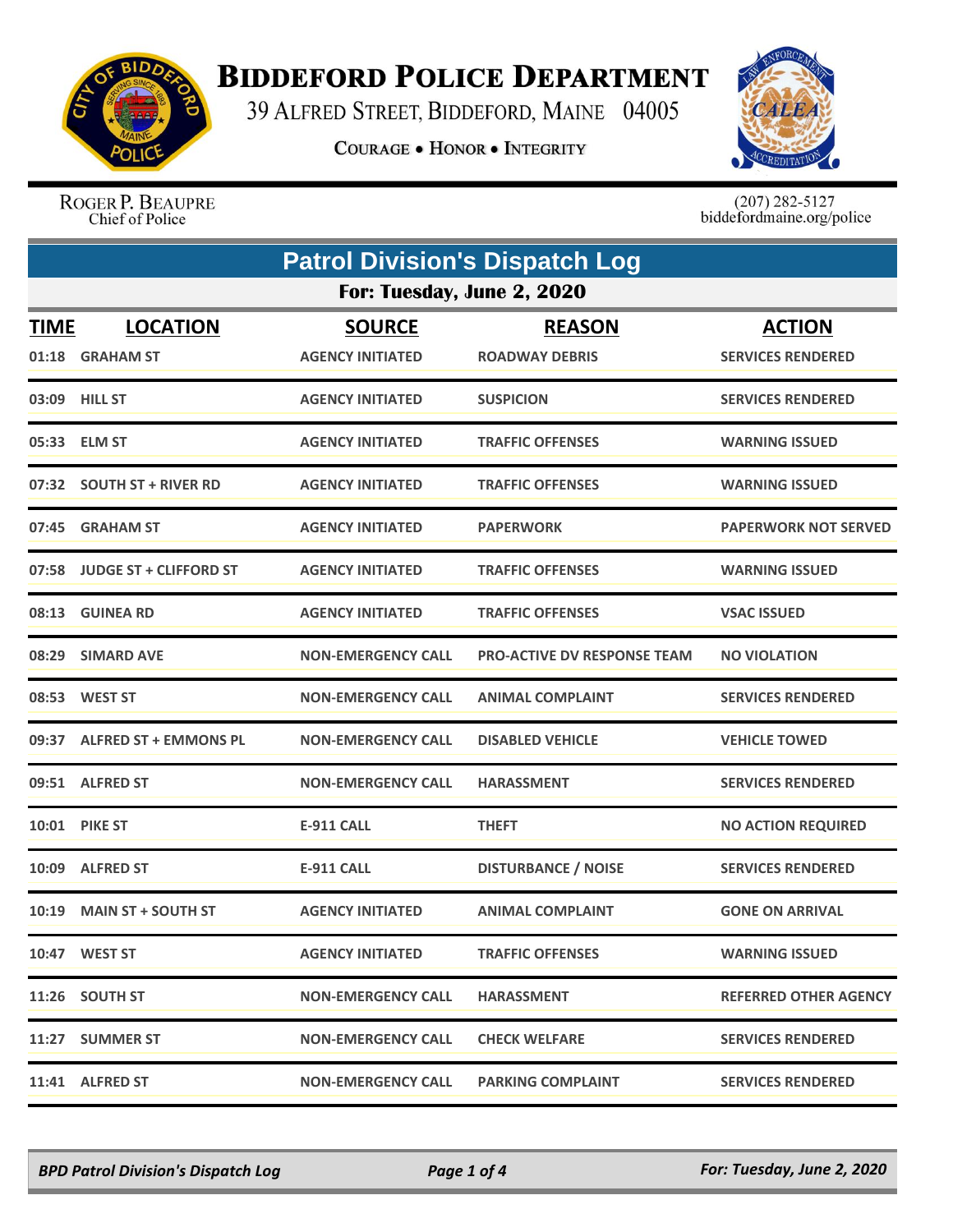| <b>TIME</b> | <b>LOCATION</b><br>11:49 CUTTS ST                                                                                                                                          | <b>SOURCE</b><br><b>NON-EMERGENCY CALL</b> | <b>REASON</b><br><b>SUSPICION</b>                                                          | <b>ACTION</b><br><b>SERVICES RENDERED</b> |  |
|-------------|----------------------------------------------------------------------------------------------------------------------------------------------------------------------------|--------------------------------------------|--------------------------------------------------------------------------------------------|-------------------------------------------|--|
|             | 11:57 POOL ST<br><b>CHARGE: OPERATE VEHICLE WITHOUT LICENSE</b>                                                                                                            | <b>AGENCY INITIATED</b>                    | <b>OPER WO LICENSE</b><br>OFFENDER: ROBERT EDWARD HIGSON  AGE: 21  RESIDENT OF: NASHUA, NH | <b>CITATION ISSUED</b>                    |  |
| 12:39       | <b>CRESCENT ST</b>                                                                                                                                                         | <b>AGENCY INITIATED</b>                    | <b>PRO-ACTIVE DV RESPONSE TEAM</b>                                                         | <b>NEGATIVE CONTACT</b>                   |  |
|             | 12:55 ALFRED ST                                                                                                                                                            | <b>E-911 CALL</b>                          | <b>CHECK WELFARE</b>                                                                       | <b>SERVICES RENDERED</b>                  |  |
|             | 12:57 HILL ST + MAIN ST                                                                                                                                                    | <b>NON-EMERGENCY CALL</b>                  | <b>ANIMAL COMPLAINT</b>                                                                    | <b>SERVICES RENDERED</b>                  |  |
|             | 13:05 ROCKY WAY                                                                                                                                                            | <b>E-911 CALL</b>                          | 911 MISUSE                                                                                 | <b>SERVICES RENDERED</b>                  |  |
|             | 13:26 POOL ST                                                                                                                                                              | <b>AGENCY INITIATED</b>                    | <b>TRAFFIC OFFENSES</b>                                                                    | <b>WARNING ISSUED</b>                     |  |
| 13:27       | <b>BRACKETT ST</b>                                                                                                                                                         | <b>AGENCY INITIATED</b>                    | <b>ANIMAL COMPLAINT</b>                                                                    | <b>NEGATIVE CONTACT</b>                   |  |
|             | 14:06 POOL ST                                                                                                                                                              | <b>AGENCY INITIATED</b>                    | <b>TRAFFIC OFFENSES</b>                                                                    | <b>VSAC ISSUED</b>                        |  |
|             | 14:10 PROSPECT ST                                                                                                                                                          | <b>OTHER</b>                               | <b>PAPERWORK</b>                                                                           | <b>SERVICES RENDERED</b>                  |  |
|             | 14:17 SOUTH ST                                                                                                                                                             | <b>E-911 CALL</b>                          | <b>ANIMAL COMPLAINT</b>                                                                    | <b>SERVICES RENDERED</b>                  |  |
|             | <b>14:36 SULLIVAN ST</b>                                                                                                                                                   | <b>NON-EMERGENCY CALL</b>                  | <b>MISSING PERSON</b>                                                                      | <b>REPORT TAKEN</b>                       |  |
|             | 15:06 MAIN ST                                                                                                                                                              | <b>NON-EMERGENCY CALL</b>                  | <b>FRAUD</b>                                                                               | <b>REPORT TAKEN</b>                       |  |
|             | 15:12 LANDRY ST                                                                                                                                                            | <b>AGENCY INITIATED</b>                    | <b>FRAUD</b>                                                                               | <b>REPORT TAKEN</b>                       |  |
|             | 15:37 MAIN ST                                                                                                                                                              | <b>E-911 CALL</b>                          | <b>ROAD RAGE</b>                                                                           | <b>CITATION ISSUED</b>                    |  |
|             | OFFENDER: SCOTT D NEVELLS  AGE: 37  RESIDENT OF: SACO, ME<br>CHARGE: DISORDERLY CONDUCT, OFFENSIVE WORDS, GESTURES                                                         |                                            |                                                                                            |                                           |  |
|             | 15:56 ALFRED ST                                                                                                                                                            | <b>WALK-IN AT STATION</b>                  | <b>ARTICLES LOST/FOUND</b>                                                                 | <b>SERVICES RENDERED</b>                  |  |
|             | 15:58 HILL ST                                                                                                                                                              | <b>E-911 CALL</b>                          | <b>ANIMAL COMPLAINT</b>                                                                    | <b>REPORT TAKEN</b>                       |  |
| 16:56       | <b>JEFFERSON ST</b>                                                                                                                                                        | <b>NON-EMERGENCY CALL</b>                  | <b>DRUG</b><br>OFFENDER: AMANDA MERRIFIELD  AGE: 34  RESIDENT OF: BIDDEFORD, ME            | <b>CITATION ISSUED</b>                    |  |
|             | CHARGE: SALE/USE OF DRUG PARAPHERNALIA<br>OFFENDER: HEATHER LEE FIELDS  AGE: 45  RESIDENT OF: SACO, ME                                                                     |                                            |                                                                                            |                                           |  |
|             | CHARGE: UNLAWFUL POSSESSION OF SCHEDULED DRUG                                                                                                                              |                                            |                                                                                            |                                           |  |
|             | OFFENDER: NICHOLE MARIE STAPLES  AGE: 30  RESIDENT OF: STANDISH, ME<br>CHARGE: UNLAWFUL POSSESSION OF SCHEDULED DRUG (2 charges)<br>CHARGE: VIOLATING CONDITION OF RELEASE |                                            |                                                                                            |                                           |  |
| 16:57       | <b>MEDICAL CENTER DR</b>                                                                                                                                                   | <b>NON-EMERGENCY CALL</b>                  | <b>CIVIL COMPLAINT</b>                                                                     | <b>SERVICES RENDERED</b>                  |  |
|             |                                                                                                                                                                            |                                            |                                                                                            |                                           |  |

*BPD Patrol Division's Dispatch Log Page 2 of 4 For: Tuesday, June 2, 2020*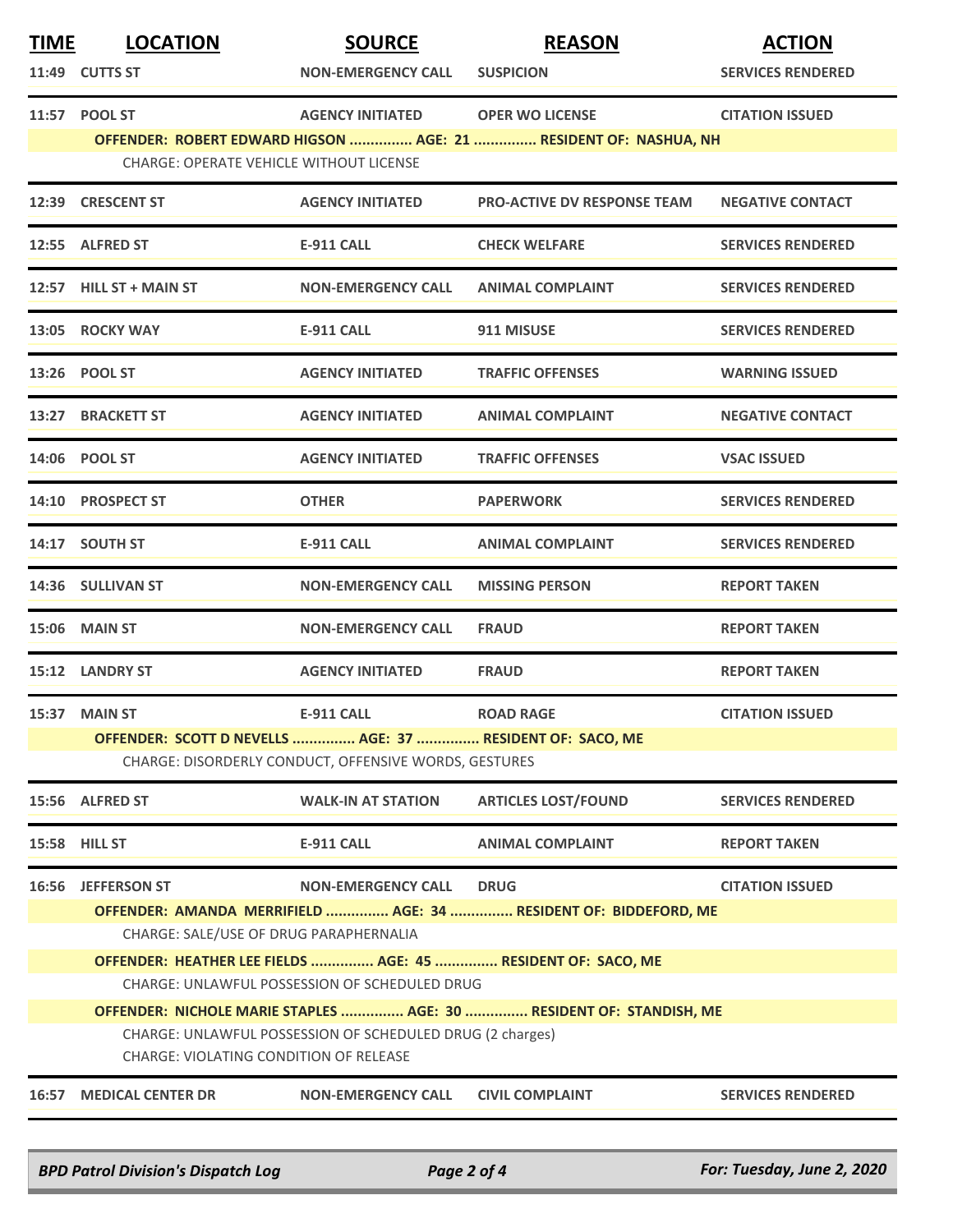| <b>TIME</b>   | <b>LOCATION</b>                                                                                                                                                      | <b>SOURCE</b>             | <b>REASON</b>                                  | <b>ACTION</b>             |  |  |
|---------------|----------------------------------------------------------------------------------------------------------------------------------------------------------------------|---------------------------|------------------------------------------------|---------------------------|--|--|
|               | 17:03 SOUTH ST + MAPLEWOOD AVE                                                                                                                                       | <b>AGENCY INITIATED</b>   | <b>TRAFFIC OFFENSES</b>                        | <b>WARNING ISSUED</b>     |  |  |
|               | 17:12 JEFFERSON ST                                                                                                                                                   | <b>NON-EMERGENCY CALL</b> | <b>PROTECTION FROM ABUSE SERVIC</b>            | <b>PAPERWORK SERVED</b>   |  |  |
| 17:12         | <b>OAK ST</b>                                                                                                                                                        | <b>NON-EMERGENCY CALL</b> | UNEMPLOYMENT FRAUD                             | <b>SERVICES RENDERED</b>  |  |  |
|               | 17:17 SOUTH ST + MCKENNEY DR                                                                                                                                         | <b>AGENCY INITIATED</b>   | <b>TRAFFIC OFFENSES</b>                        | <b>WARNING ISSUED</b>     |  |  |
| 17:17 HILL ST |                                                                                                                                                                      | <b>NON-EMERGENCY CALL</b> | <b>CIVIL COMPLAINT</b>                         | <b>NO ACTION REQUIRED</b> |  |  |
|               | 17:25 SOUTH ST + HIGHLAND ST                                                                                                                                         | <b>AGENCY INITIATED</b>   | <b>TRAFFIC OFFENSES</b>                        | <b>WARNING ISSUED</b>     |  |  |
|               | 17:29 ALFRED ST                                                                                                                                                      | <b>NON-EMERGENCY CALL</b> | <b>PAPERWORK</b>                               | <b>SERVICES RENDERED</b>  |  |  |
|               | 17:45 MARCEL AVE                                                                                                                                                     | <b>NON-EMERGENCY CALL</b> | <b>DISTURBANCE / NOISE</b>                     | <b>UNFOUNDED</b>          |  |  |
|               | 18:24 WEST ST + WESTLAND AVE                                                                                                                                         | <b>AGENCY INITIATED</b>   | <b>TRAFFIC OFFENSES</b>                        | <b>WARNING ISSUED</b>     |  |  |
|               | 18:30 ALFRED ST                                                                                                                                                      | <b>WALK-IN AT STATION</b> | <b>PROTECTION FROM ABUSE SERVIC</b>            | <b>PAPERWORK SERVED</b>   |  |  |
|               | 19:20 ALFRED ST                                                                                                                                                      | <b>WALK-IN AT STATION</b> | ATTEMPTED/THREATENED SUICIDE SERVICES RENDERED |                           |  |  |
|               | 19:25 ALFRED ST                                                                                                                                                      | <b>E-911 CALL</b>         | 911 MISUSE                                     | <b>NO ACTION REQUIRED</b> |  |  |
|               | 19:55 ELM ST + CUTTS ST                                                                                                                                              | <b>AGENCY INITIATED</b>   | <b>TRAFFIC OFFENSES</b>                        | <b>WARNING ISSUED</b>     |  |  |
| 19:59         | <b>BIRCH ST</b>                                                                                                                                                      | <b>E-911 CALL</b>         | <b>TRESPASSING</b>                             | <b>NO ACTION REQUIRED</b> |  |  |
|               | 20:00 ELM ST                                                                                                                                                         | <b>AGENCY INITIATED</b>   | <b>TRAFFIC OFFENSES</b>                        | <b>WARNING ISSUED</b>     |  |  |
|               | 20:37 MEDICAL CENTER DR                                                                                                                                              | <b>AGENCY INITIATED</b>   | <b>VIOL OF BAIL CONDITIONS</b>                 | <b>CITATION ISSUED</b>    |  |  |
|               | OFFENDER: ZACHARY DAVID DEVEAU  AGE: 35  RESIDENT OF: LIMERICK, ME<br>CHARGE: OPERATING WHILE LICENSE SUSPENDED OR REVOKED<br>CHARGE: VIOLATING CONDITION OF RELEASE |                           |                                                |                           |  |  |
|               | 20:52 WESTERN AVE                                                                                                                                                    | <b>NON-EMERGENCY CALL</b> | <b>DOMESTIC COMPLAINTS</b>                     | <b>UNFOUNDED</b>          |  |  |
|               | 21:21 ALFRED ST                                                                                                                                                      | <b>E-911 CALL</b>         | <b>SUSPICION</b>                               | <b>SERVICES RENDERED</b>  |  |  |
|               | 21:40 MARBLEHEAD LN                                                                                                                                                  | <b>AGENCY INITIATED</b>   | <b>SUSPICION</b>                               | <b>SERVICES RENDERED</b>  |  |  |
|               | 22:15 ALFRED ST                                                                                                                                                      | <b>AGENCY INITIATED</b>   | <b>TRAFFIC OFFENSES</b>                        | <b>WARNING ISSUED</b>     |  |  |
|               | 22:35 HILL ST                                                                                                                                                        | <b>AGENCY INITIATED</b>   | <b>SUSPICION</b>                               | <b>UNFOUNDED</b>          |  |  |
|               | 22:36 SACO FALLS WAY                                                                                                                                                 | <b>NON-EMERGENCY CALL</b> | <b>DOMESTIC COMPLAINTS</b>                     | <b>UNFOUNDED</b>          |  |  |
|               | 22:52 ALFRED ST                                                                                                                                                      | <b>NON-EMERGENCY CALL</b> | ATTEMPTED/THREATENED SUICIDE SERVICES RENDERED |                           |  |  |